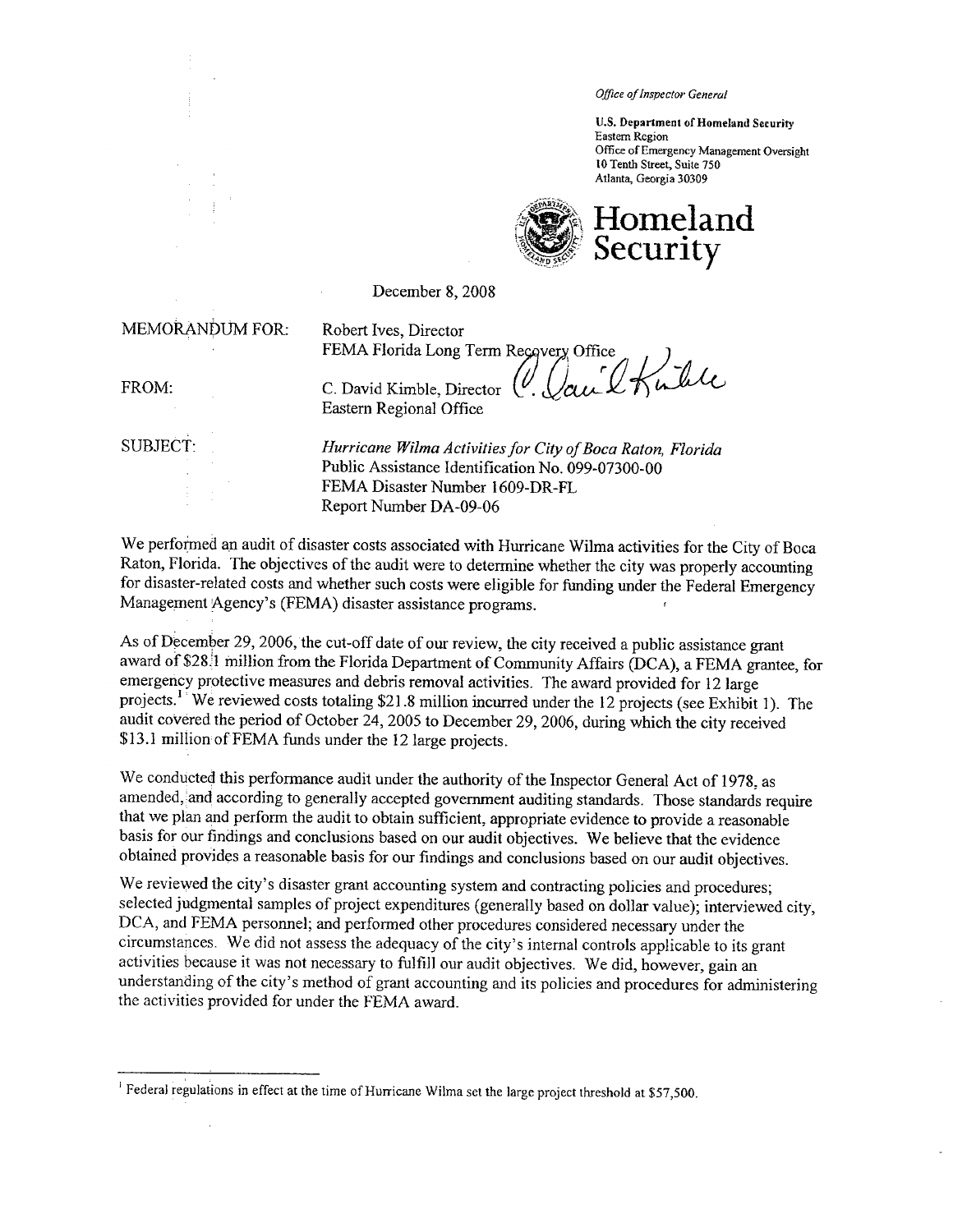#### RESULTS OF AUDIT

The city accounted for FEMA fuds on a project-by-project basis consistent with federal regulations for large projects. However, we identified \$5,556,499 of questioned costs resulting from excessive contract charges, ineligible labor and equipment charges, and ineligible project costs.

A. Contract Charges. The city's claim of \$16.6 million for a debris removal and disposal services contract under Project 870 included \$5.2 million of excessive costs. The excessive costs occurred because the city did not take proper action to ensure that it obtained the best price for the contracted services.

In May 2004, approximately 18 months prior to Hurricane Wilma, the city used a competitive process to select a contractor for debris removal activities. The contract was for a one-year period and included an option for four (4) one-year renewal periods. According to the contract fee schedule, the contractor would provide debris removal and disposal services for \$19.35 per cubic yard for a catastrophic event. The rate excluded hazardous stump removal and hauling, which was to be billed separately at rates ranging from \$300 to \$1,750 per stump depending upon the size of the stump.

In September 2004, approximately four months after the contract was awarded, the city accepted a modified fee schedule (contract modification No. 1) proposed by the contractor after Hurricane Frances struck the city. The modification increased the rate to \$19.50 per cubic yard. In addition, charges for final debris disposal activities were to be based on actual incoming cubic yards of debris instead ofreduced quantities resulting from volume reduction methods as under the original contract terms. Hazardous stump removal and hauling remained on a per stump basis.

In June 2005, the city exercised its option to renew the contract for a one-year period. When Hurricane Wilma struck the city four months later in October 2005, the city accepted a second modified fee schedule (contract modification No.2) proposed by the contractor that increased the rate from \$19.50 to \$28 per cubic yard. Under this modification, stump removal and hauling services were to be billed on a cubic yard basis, as normal vegetative debris, rather than on a perstump basis.

According to federal procurement regulations (44 CFR 13.36 (f)), grant recipients are required to perform a cost or price analysis for every procurement action, including contract modifications, to determine the reasonableness of the contractor's proposed price. However, under both contract modifications, the city did not perform such analysis. We performed a cost comparison analysis using the original fee schedule and the fee schedule accepted under modification No.2 to determine the reasonableness of the \$16.6 million of contract costs claimed under the project. Based on our analysis, we concluded that the city incured \$5.2 milion of additional contract costs by agreeing to the revised fee schedule proposed by the contractor (see Exhibit 2).

OMB Circular A-87 (Cost Principles for State, Local, and Indian Tribal Governments, Attachment A, paragraph C.l .a) states that cost under federal awards must be both necessary and reasonable. The Circular defines a reasonable cost as cost that does not exceed that which would be incurred by a prudent person under the circumstances prevailing at the time the decision was made to incur the cost.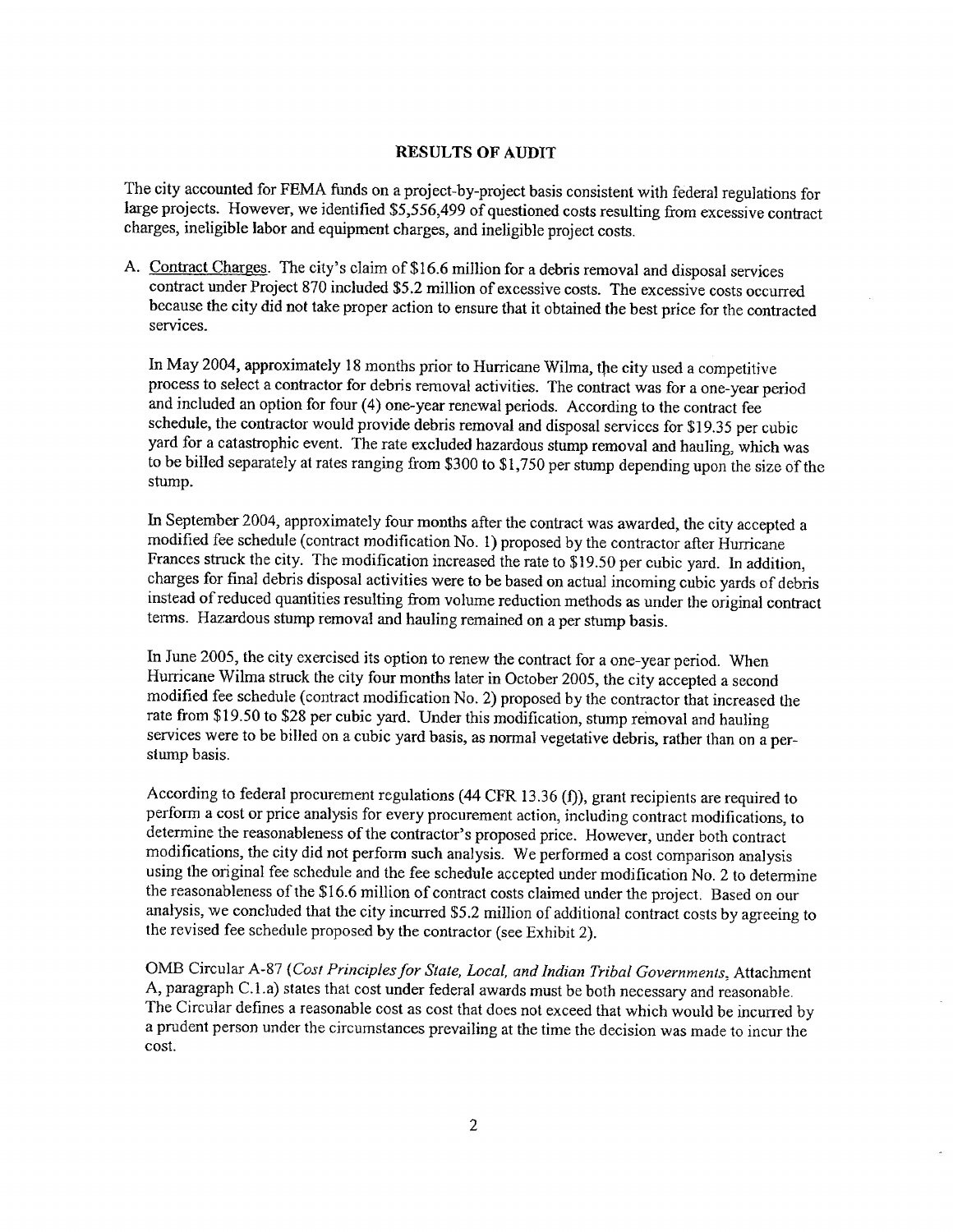In addition, federal regulation (44 CFR 13.43 (a)(2)) states that a grant recipient's failure to comply with applicable statutes or regulations can result in the disallowance of all or part of the costs of the activity or action found not in compliance. Accordingly, we question the \$5.2 milion in excessive contract costs because the city did not comply with federal regulations during the contract modification process to ensure that it obtained a fair and reasonable price for the contracted services.

City officials said that a FEMA official advised them during a prior disaster to renegotiate the contract rate to a "combined" cubic yard rate that would encompass stump removal and hauling activities. However, the city should have performed a price analysis during the renegotiation process to ensure the reasonableness of the contractor's proposed price before agreeing to the change in contract terms.

B. Labor and Equipment Charges. The city's claim under Project 870 included \$234,303 of labor and equipment charges for sanitation department workers who removed regular, non-disaster related, trash. According to federal regulation (44 CFR 206.223), an item of work must be required as a direct result of a major disaster event to be eligible for FEMA public assistance. Accordingly, we question the  $$234,303 - $189,661$  for equipment and  $$44,642$  for overtime labor.

City officials concurred with our finding.

C. Project Costs. The city's claim under Project 870 included \$65,390 of contract charges associated with removing debris, which had been designated as being ineligible by FEMA inspectors on the respective load tickets. According to federal regulations (44 CFR 13.22), grant funds may be used only for allowable costs. Accordingly, we question the \$65,390 claimed under the project.

City officials concurred with our finding.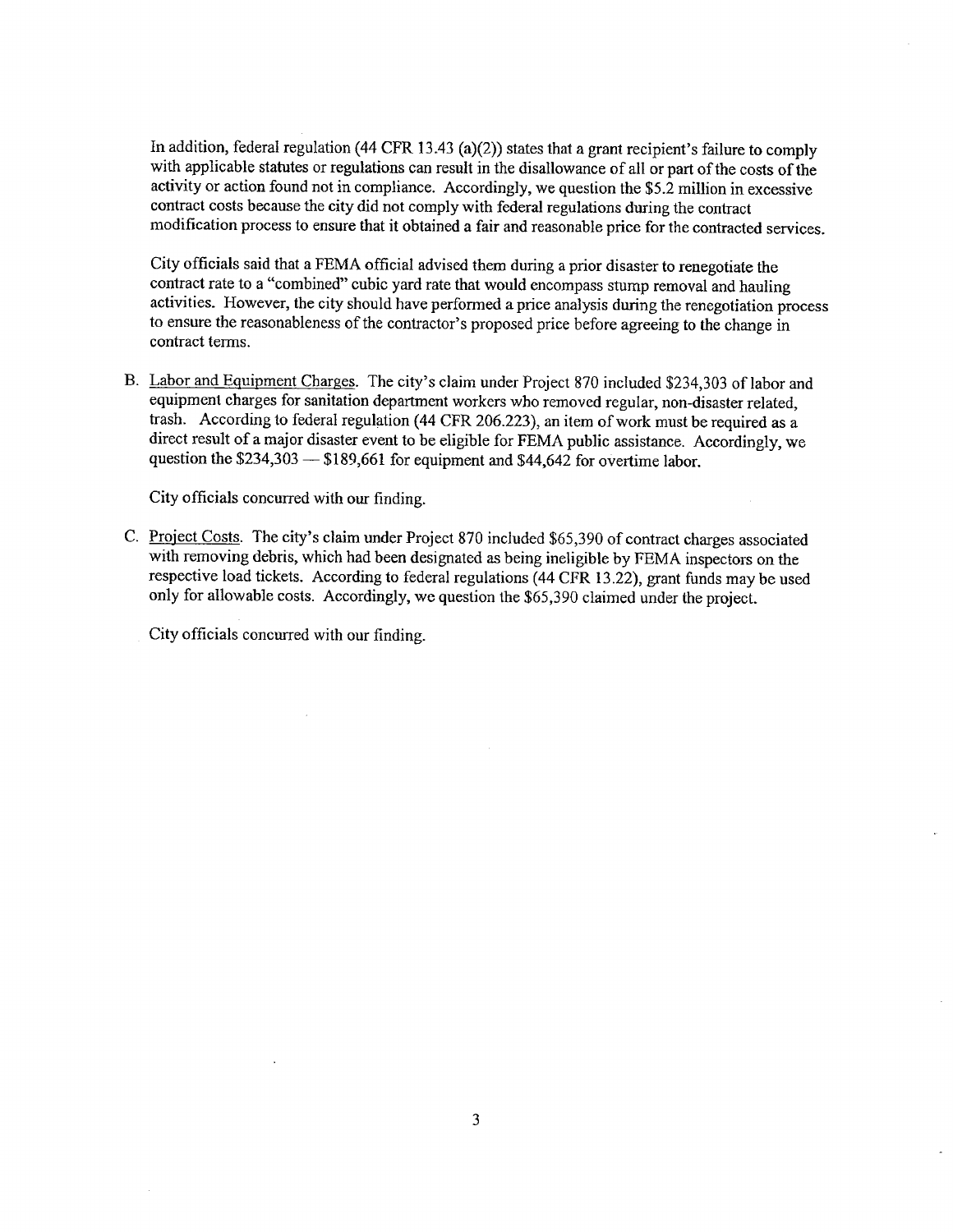### RECOMMENDATIONS

We recommend that the Director of the Florida Long Term Recovery Office, in conjunction with the grantee:

Recommendation #1. Disallow the \$5,556,499 of questioned costs.

Recommendation #2. Instruct the city to comply with federal procurement regulations whenever awarding or modifying contracts for goods and services under the FEMA award.

# DISCUSSION WITH MANAGEMENT AND AUDIT FOLLOW-UP

We discussed the results of our review with city, FEMA, and DCA officials on December 11, 2007. The city's comments, where appropriate, have been incorporated into the body of this report. Please advise me by February iO, 2009 of actions taken to implement our recommendations. Should you have any questions concerning this report, please contact me at (404) 832-6702, or Modupe Akinsika at (404) 832-6704. Key contributors to this assignment were Modupe Akinsika, Helen White, and Calbert Flowers.

cc: DHS Audit Liaison

FEMA Audit Liaison Deputy Director, GCRO Chief Financial Director, Gulf Coast Recovery Office Regional Director, FEMA Region iv Public Assistance Office, FEMA Florida Transitional Recovery Office Chief of Staff, FEMA Florida LTRO Florida State Coordinating Officer Florida Legislative Auditor Director of Finance, Gulf Coast Recovery Office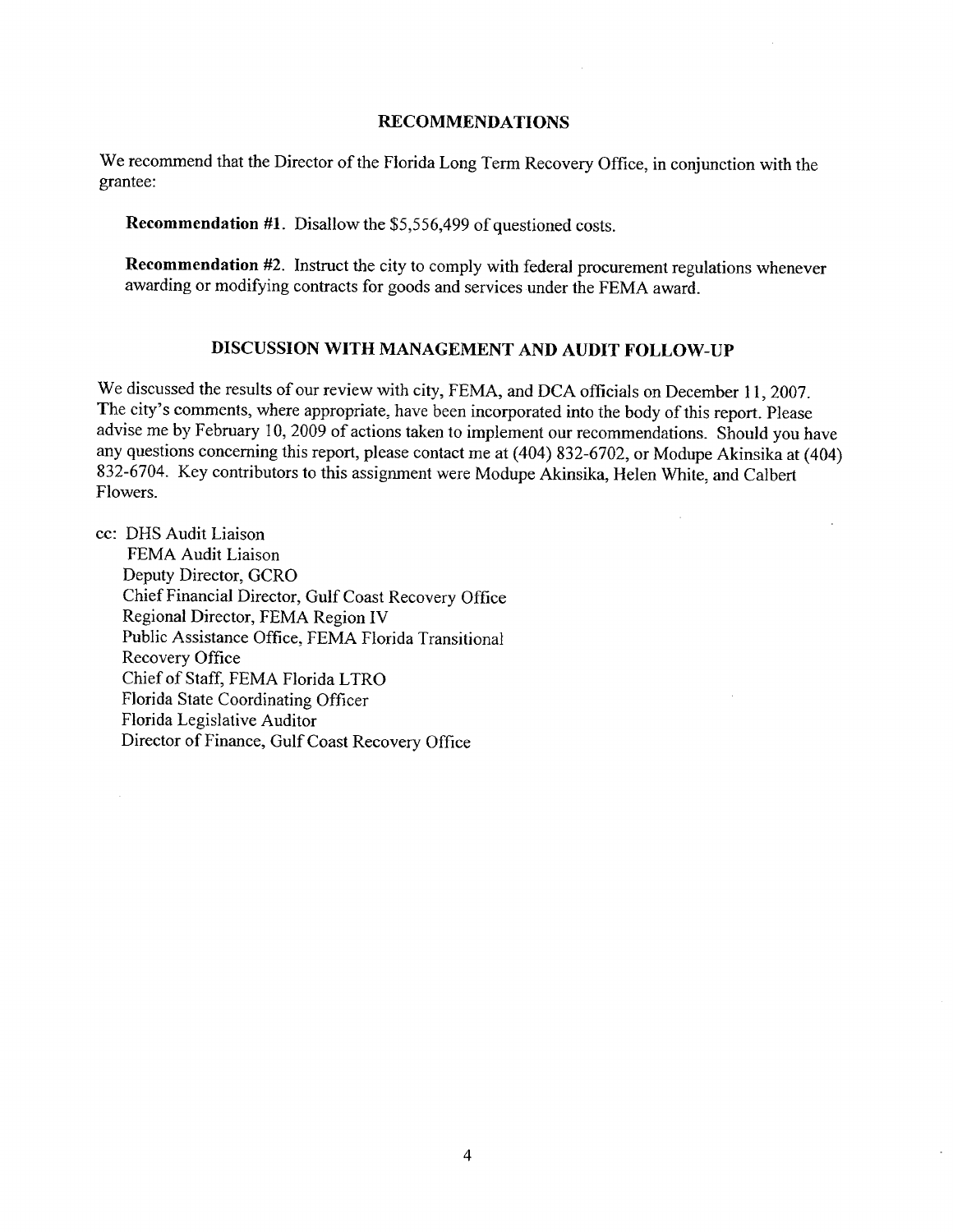Exhibit 1

## City of Boca Raton, Florida FEMA Disaster No. 1609-DR-FL Schedule of Amount Awarded, Incurred, and Questioned October 24, 2005 to December 29, 2006

| Project | <b>Amount</b>  | Amount                     | Amount            |  |  |
|---------|----------------|----------------------------|-------------------|--|--|
| No.     | <b>Awarded</b> | <b>Incurred</b>            | <b>Questioned</b> |  |  |
| 870     | \$24,360,397   | $$18,914,989$ <sup>2</sup> | \$5,556,499       |  |  |
| 872     | 1,041,037      |                            |                   |  |  |
| 4068    | 132,139        | 132,139                    |                   |  |  |
| 4073    | 742,885        | 980,150                    |                   |  |  |
| 612     | 509,441        | 509,441                    |                   |  |  |
| 614     | 160,067        | 160,067                    |                   |  |  |
| 1501    | 95,955         | 95,955                     |                   |  |  |
| 1505    | 92,709         | 92,709                     |                   |  |  |
| 4471    | 259,200        | 259,200                    |                   |  |  |
| 4590    | 359,911        | 359,911                    |                   |  |  |
| 6022    | 114,291        | 114,291                    |                   |  |  |
| 6048    | 213,859        | 213,859                    |                   |  |  |
| Total   | \$28,081,891   | \$21,832,711               | \$5,556,499       |  |  |

 $^2$  The amount incurred includes \$2,305,730 for Federal Highway Administration (FHWA) roads that city officials had identified and said would be deducted from the final claim, and will be claimed with the FHWA grant cost